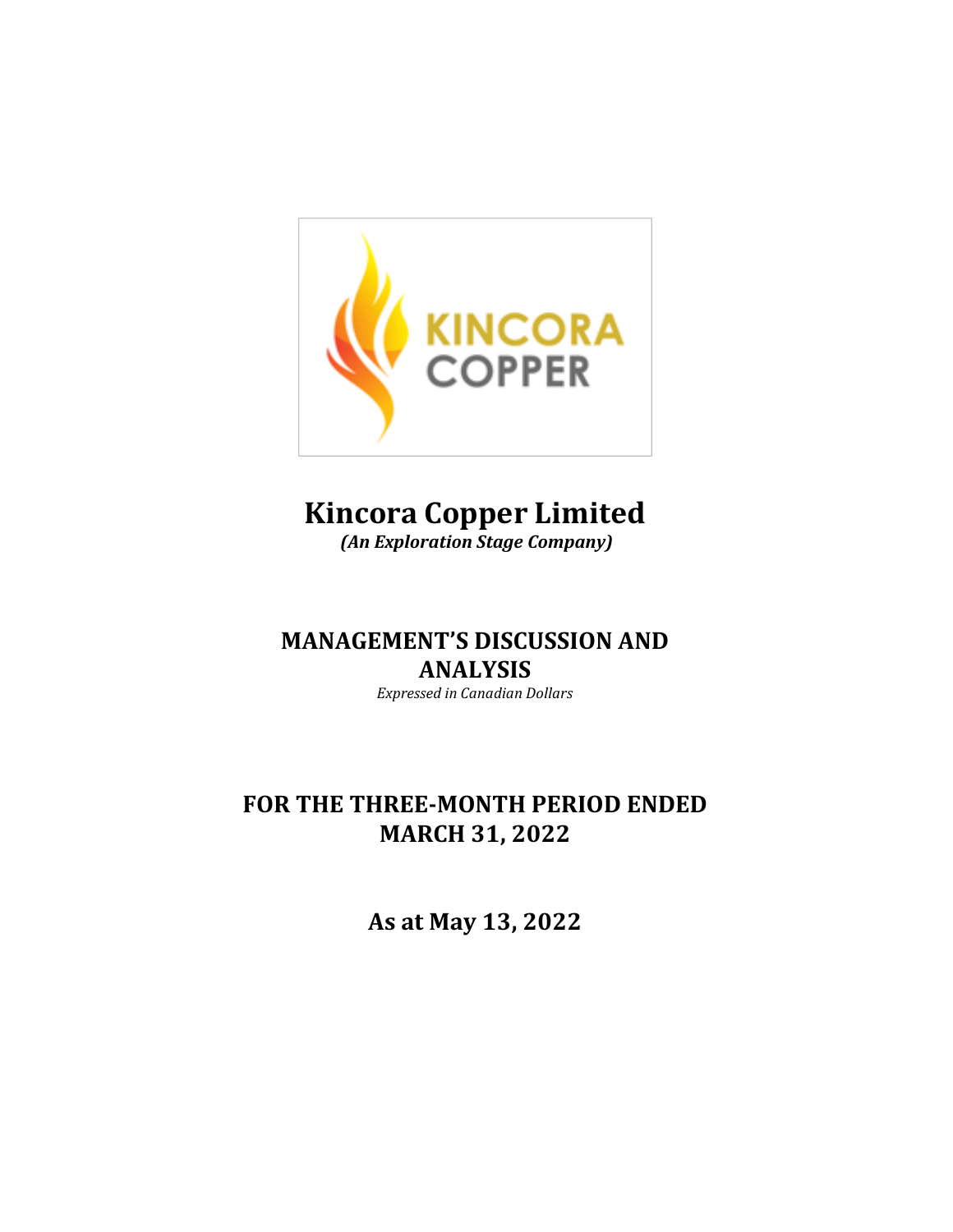#### **Introduction**

The following Management's Discussion and Analysis (*"MD&A"*) of the Company has been prepared as of May 13, 2022, and reported in Canadian dollars. This MD&A should be read in conjunction with the interim condensed consolidated financial statements of Kincora Copper Limited and the notes thereto for the three-month period ended March 31, 2022, which have been prepared using accounting policies consistent with International Financial Reporting Standards ("*IFRS*"). In addition, the interim condensed consolidated financial statements have been prepared using the accrual basis of accounting except for cash flow information.

Management is responsible for the preparation and integrity of the consolidated financial statements, including the maintenance of appropriate information systems, procedures and internal controls. Management is also responsible for ensuring that information disclosed externally, including the consolidated financial statements and *MD&A*, is complete and reliable.

Additional information relating to the Company, including most recent financial reports, are available on the Canadian System for Electronic Document Analysis and Retrieval ("*SEDAR*") at www.sedar.com, on the Australian Securities Exchange ("*ASX*") announcements platform under the Company's code 'KCC' and on the Company's website at www.kincoracopper.com.

#### **Description of Business**

Kincora Copper Limited (the "*Company*" or "*Kincora*") is an active explorer and project generator focused on world-class copper-gold discoveries with the near-term ambition to become the leading listed pure play explorer in what we believe is one of the most significant gold rich porphyry regions in the world, the Lachlan Fold Belt ("*LFB*") of Australia.

The Company has assembled an industry leading technical team who have made multiple world-class copper and gold discoveries, who have "*skin in the game*" equity ownership, who are backed by a strong institutional shareholder base and more recently Australian capital market investors through a dual listing on the Australian Securities Exchange ("*ASX*") in March 2021.

Kincora's portfolio includes district scale landholdings and scale-able drill ready targets in both Australia and Mongolia's leading porphyry belts, the LFB and Southern Gobi respectively. Our exploration model applies a robust systematic approach utilising modern exploration techniques supporting high-impact, value add programs underpinned by targets with strong indications for world-class scale potential.

In the last 6 months, drilling has taken place at the Company's Trundle, Nyngan and Fairholme projects in the Central West of New South Wales ("NSW"), with neighbouring explorer drilling testing common geochemical and geophysical anomalies at our Cundumbul project. Furthermore, the Company expanded its project portfilio via the direct application and securing the Mulla gold-copper project (covering 616km<sup>2</sup>).

Drilling results have been positive since drilling commenced at Trundle in April 2020, confirming our targeted geological setting, with Trundle situated in the western section of the Northparkes Intrusive Complex (the Northparkes mine situated in the eastern portion, hosting over 5.5Moz gold and 4.5Mt copper and being Australia's second largest porphyry mine). In the last quarter a new discovery, the Southern Extension Zone, has been made at the Trundle Park prospect at Trundle. Activities are taking place advancing the remainder of the 2,388km<sup>2</sup> project pipeline in NSW, including having completed one hole with State co-operative funding support (for up to A\$120,000) for drilling the Nyngan porphyry project and having completed drilling at Gateway prospect at the Fairholme gold-base metals project (funding A\$200,000). Subsequent to period end, the Company received a further three project grants for co-operative funding to include the Fairholme, Jemalong and Nevertire projects for total financial support of A\$389,500.

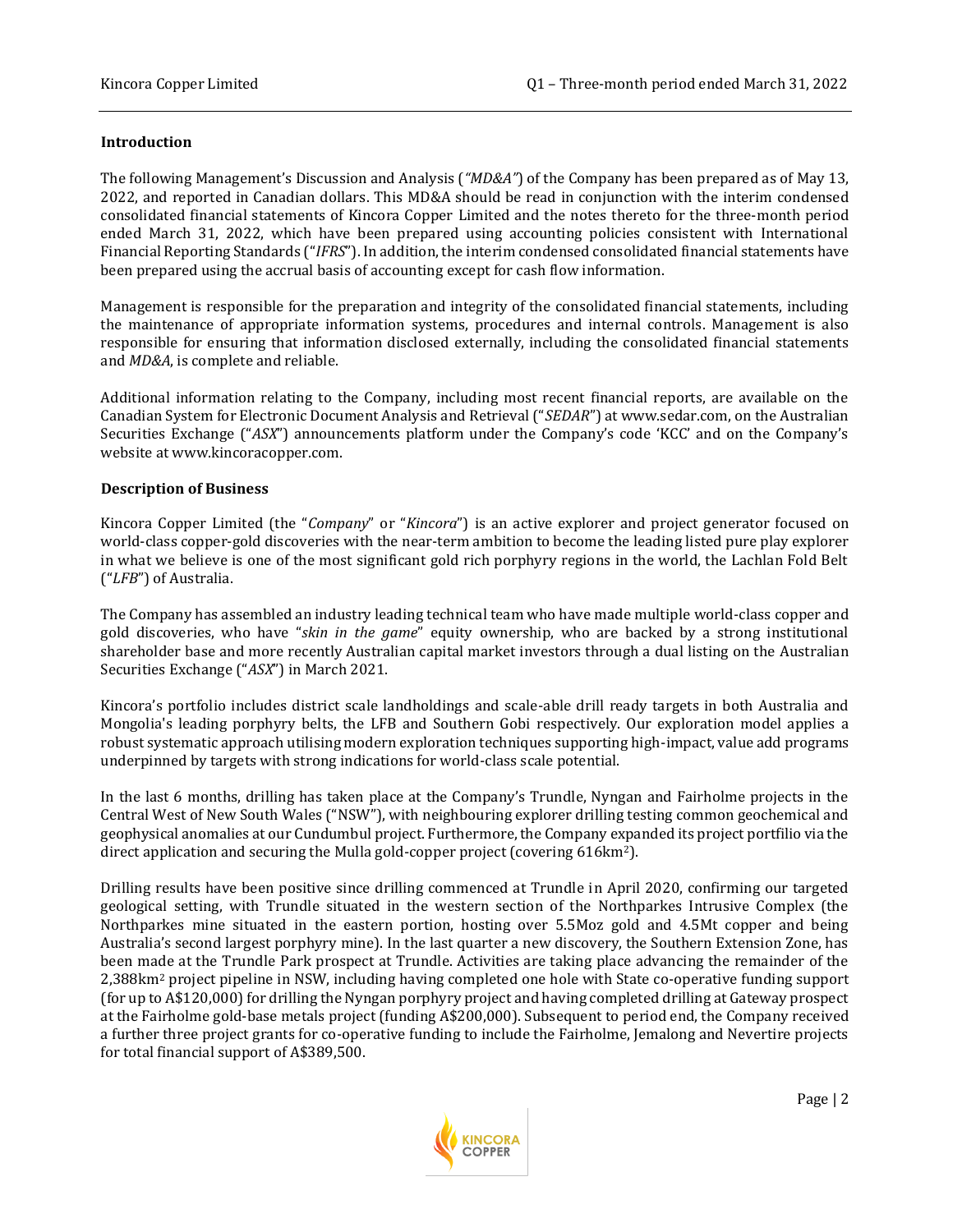The State co-operative funding program is another example of the favourable operating environment Kincora benefits from in NSW, particularly at a time of increasing hurdles and ESG considerations across the industry, and notably in the copper sector.

In Mongolia, during the second half of 2020 the Company gained a mining license for a key portion of the large copper-gold porphyry discovery at the Bronze Fox Intrusive Complex project, which is currently the focus a maiden JORC and/or NI 43-101 resource1. Encouraging field results have taken place in both the 2020 and 2021 field seasons at the adjacent Tourmaline Hills Intrusive Complex project, with a new intrusive complex discovered on the southern portion of the same license during 2021 (Shuteen North).

Kincora's Mongolian assets are the focus of an agreement with Resilience Mining Mongolia ("*RMM*"). The transaction with RMM provides Kincora significant upside to exploration, project generation and development successes for the Mongolia portfolio, and enables a streamline in focus for our NSW portfolio and strategy.

On March  $26<sup>th</sup>$ , 2021, the Company was admitted to the official list of the ASX with official quotation of the Company's Chess Depositary Interests ("*CDI's*") representing fully paid ordinary shares at a ratio of 1:1. The listing commenced on March 30<sup>th</sup>, 2021 following the Company having raised \$9,620,000 (A\$10,000,000) pursuant to the offer under its prospectus dated March 1st, 2021 by the issue of 50 million shares (settled on ASX in the form of CDIs) at an issue price of A\$0.20 per share.

Kincora has corporate offices in Vancouver and Melbourne, an operating office in Ulaanbaatar, current drilling activities at the Trundle and Fairholme projects in NSW and a year-round camp in the Southern Gobi.

The Company is a reporting issuer in Ontario, British Columbia and Alberta, Canada, with its common shares trading on the TSX Venture Exchange and CDIs trading on the ASX under the symbol **KCC**. As at May 4, 2022, the Company has 47.5 million shares on the TSX Venture Exchange and 73.2 million CDIs on the ASX.

For further information please refer to our website: [www.kincoracopper.com](http://www.kincoracopper.com/)

#### **Operational and Corporate Highlights**

*Highlights for the three-month period ended March 31, 2022 include:*

 **Drilling at the Trundle project:** Kincora has announced the discovery of a newly identified Southern Extension Zone at the Trundle Park mineralised system.

Highlights:

• Assay results confirm diamond hole TRDD029 as an important new geological discovery along the Southern Extension Zone at Trundle Park:

o Cumulative gold and copper mineralisation across 196m returned in three skarn zones in TRDD029, including:

- Upper Skarn: 36m @ 0.68 g/t gold and 0.29% copper.
- Middle Skarn: 129m @ 0.17 gold and 0.12% copper, including:
	- 34m @ 0.38g/t gold and 0.30% copper.

• Skarn mineralization and quartz sulphide veining in overlying volcanics in this Southern Extension Zone discovery provide important geological and mineral vectors for the targeted causative intrusive porphyry source.

• An air-core drilling program of 50 holes for 1,550 metres completed at the Trundle project, testing the wider intrusive complex and extent of identified anomalous copper-gold mineralisation at open pit target depths to the north of Trundle Park.

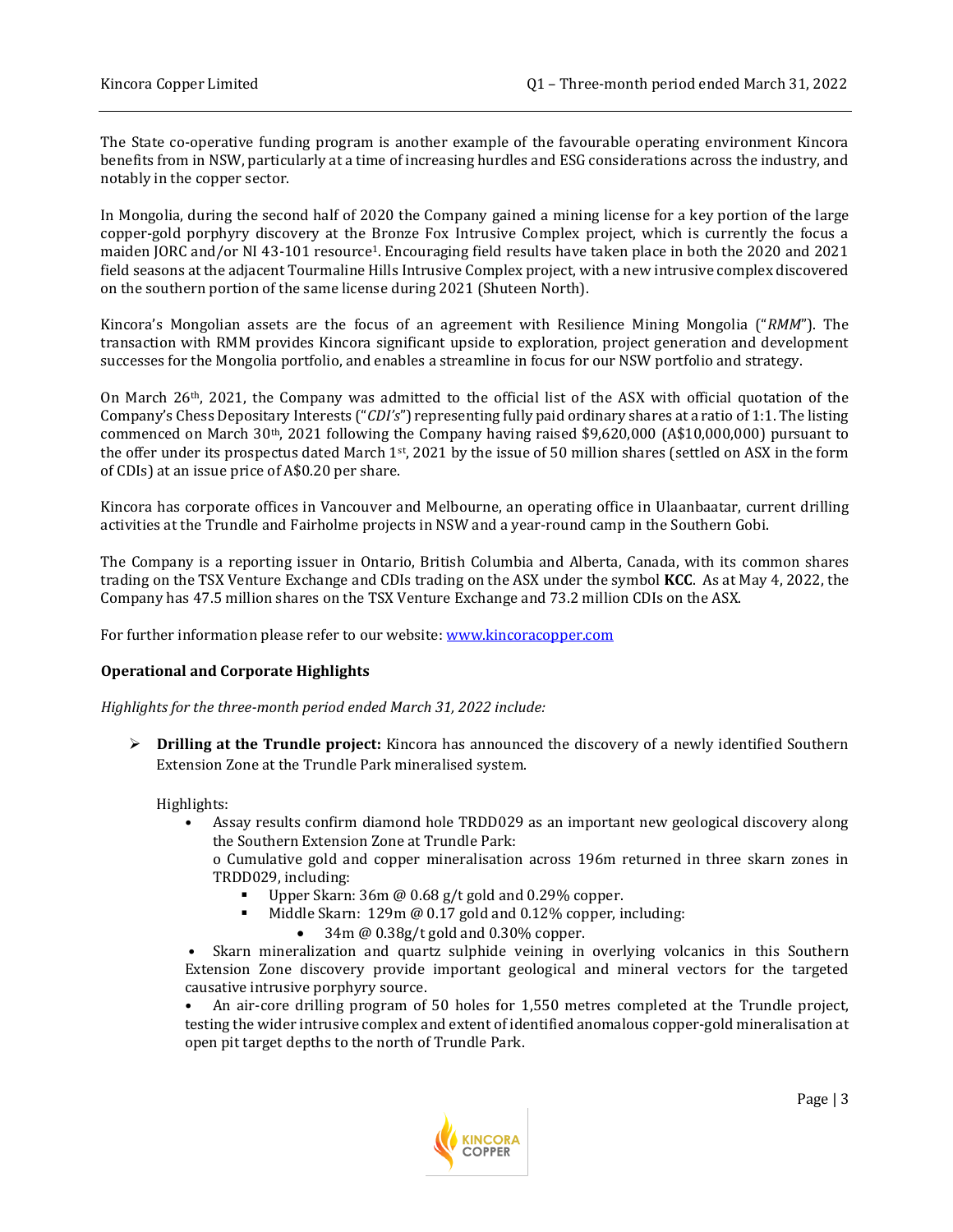The latest assay results and drilling update on the Southern Extension Zone discovery are included in the Subsequent Events Section of this MD&A.

 **Co-operative funding grants:** On January 31, 2022, the Company announced the awarding of three separate project drilling grants totaling A\$389,500 under the latest New Frontiers Cooperative Drilling program (Round Four) from the NSW Government (this is in addition to the existing A\$120,000 grant for the Nyngan project from Round Three). Grants were received for the Fairholme, Jemalong and Nevertire projects, supporting the completed five-hole diamond drilling program at the Gateway prospect within the Fairholme project and for a completed 9-hole follow up air-core program (with assay results and review pending).

The grants follow a competitive expert panel review process, monies are non-dilutionary and fund direct per meter drilling costs on a matched dollar-for-dollar basis. Kincora notes other grants issued to neighboring explorers for drilling on adjacent licenses and potentially common mineral systems to our Trundle and Cundumbul projects.

 **Mongolian exploration and corporate update:** On February 11, 2022, the Company provide a positive exploration update on 2021 field season results from activities in Mongolia and announced a conditional extension to the existing corporate agreement covering the Mongolian portfolio with Resilience Mining Mongolia.

Surface mapping, rock chip sampling and ground magnetics have defined multiple porphyry targets at newly identified Shuteen North prospect, associated with the regionally significant Shuteen Intrusive Complex. This is the third intusive complex identfied on the adjacent two licenses at the Bronze Fox project.

Further mapping, rock chip and soil sampling, coupled with ground magnetics, expanded the mineralised system and refined mineralising controls at the West Fox prospect, which is situated on the western margin of the Tourmaline Hills Intrusive Complex.

On March 1, 2022, the Company announced Resilience Mining Mongolia had commenced (at Resilience's expense) resource estimate work to convert the Exploration Target to a JORC and/or NI 43-101 resource for the Bronze Fox Intrusive Complex1.

<sup>1</sup> Resilience to convert (at Resilience's expense) the existing exploration target<sup>2</sup> for Bronze Fox to a JORC &/or NI 43-101 resource prior to IPO on the ASX with a deadline date provide for April 15th, 2022.

<sup>2</sup> *"76 holes for 24,129m supports an exploration target of 416-428Mt at 0.26-0.30% Cu for up to 2,437 Mlb copper & 0.84 Moz gold or 1.3-1.5Mt CuEq.*

*This estimate of the Exploration Target is conceptual in nature and there is currently insufficient exploration to define a mineral resource. It is uncertain if further exploration will result in the target being delineated as a mineral resource. Since, some 24,000 m of drill core at the Bronze Fox Intrusive Complex has been reviewed and relogged by Kincora, adding to 8,000 m previously relogged.* 

*This exercise addressed an issue with geological data quality that prevented reporting of a Mineral Resource in accordance with JORC and NI43-101 guidelines. A conceptual study undertaken at the same time as the Exploration Target explored the potential for a small, near surface oxide SX-EW project at Bronze Fox."*

Sourced from the Mining Associates Technical Export Report February 25<sup>th</sup>, 2021. Please refer to this report for further details.

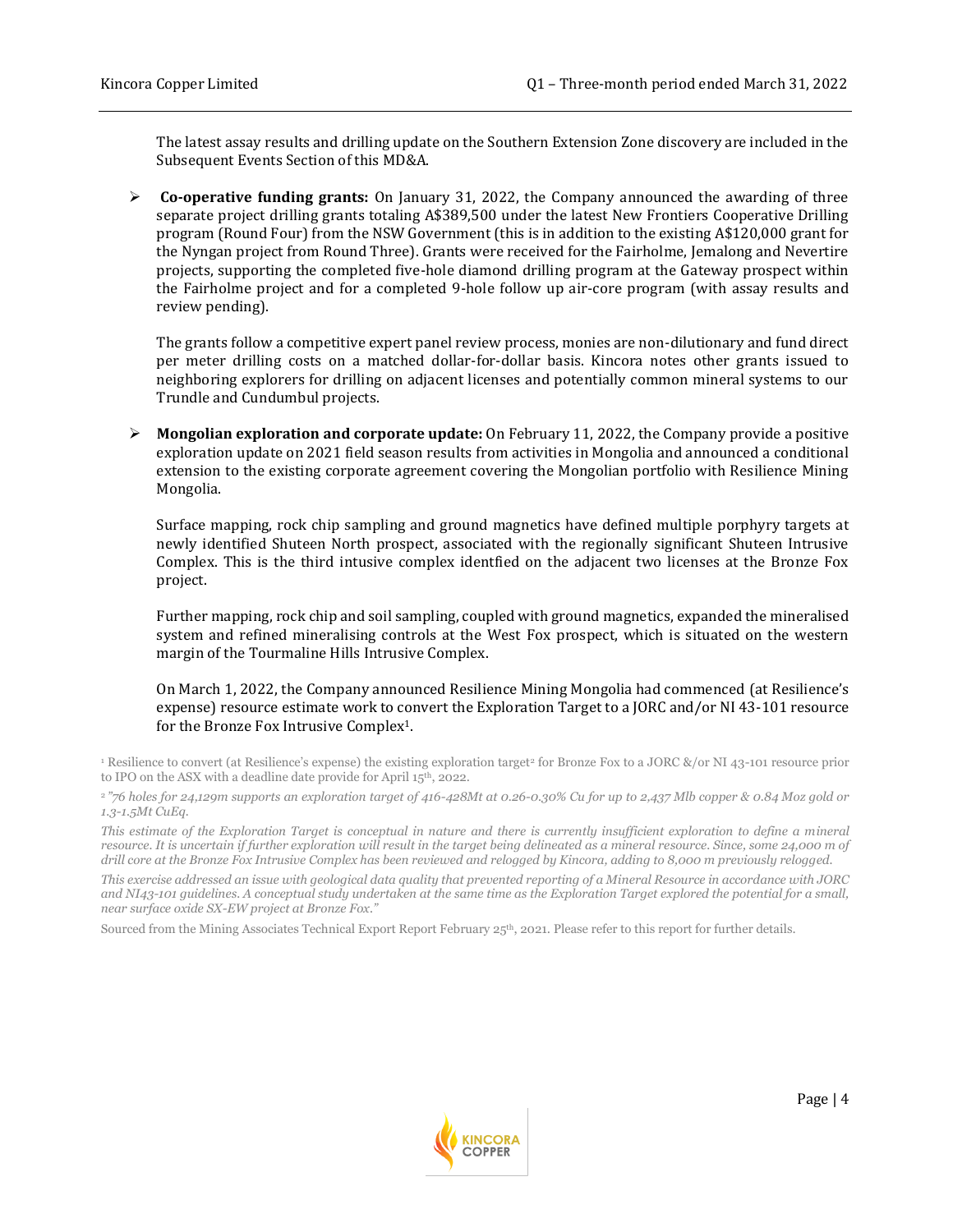**First phase drilling results and commencement of phase two at the Fairholme project:** On March 31, 2022, the Company provided an exploration update for drilling activities at the Fairholme project, located in the Macquarie Arc of the Lachlan Fold Belt in NSW, Australia.

Highlights:

- Air-core drilling program commenced at up to six prospects, including the Gateway and Anomaly 2 prospects commenced, seeking to follow up and expand previous geochemical anomalies, often with coincident geophysical anomalies across the wider Fairholme project
- Maiden completed 5-holes for 1,684 metres diamond-drilling program by Kincora at the Gateway prospect returned broad anomalous copper, gold and base metal mineralisation (eg KFHD003 with 80m @ 0.11 g/t gold & 0.16% copper), with localised higher grade zones (eg KFHD001 with 1m @ 1.42 g/t gold & 2m  $\omega$  0.91 g/t gold), and, identified zonation and controls to mineralisation. The system's strike at Gateway is over 600m with the commenced 9-hole air-core program focused on strike extension and higher grade potential.

#### *Highlights for event subsequent to the three-month period ended March 31st, 2022 include:*

 **Drilling update at the Trundle project:** Subsequent to period end, the Company provided an exploration update from continuing drilling at Trundle Park prospect situated at the brownfield Trundle project.

Highlights:

- Assay results for TRDD030 return cumulative gold and copper mineralization across 164 metres in three skarn zones:
	- o Localized higher-grade intervals of up to 1.68 grams per tonne gold and 3.61 per cent copper;
	- $\circ$  Middle skarn: 29 m at 0.54 g/t gold and 0.22 per cent copper, including five m at 1.46 g/t gold and 0.56 per cent copper;
	- o Lower skarn: 22 m at 0.51 g/t gold.
- Most recent hole TRDD032 has intersected cumulative skarn intervals of over 170 metre below multiple zones and phases of moderate to strong potassic and later epidote alteration, in places cut by quartz veinlets with chalcopyrite, bornite and covellite mineralization in volcanics.
- Assay results pending for completed holes TRDD031 and TRDD032
- Tabular, bedded, mineralized skarn system across three zones confirmed by holes TRDD029, TRDD030, TRDD031 and TRDD032 over 325 metre northwest-southeast strike and over 225 metre west-east wide (and open) in the Southern Extension Zone discovery.
- Skarn alteration, widths and mineral zonation, coupled with sulphide veining in overlying volcanics, supports working interpretation of targeted causative intrusive source on a lateral setting.
- Hole TRDD033 commenced stepping out a further 225 metre east and testing the southern extension for mineralized intrusions.
- Internal and external specialist geological reviews of the southern extension zone commenced, seeking to maximize vectors for follow-up drilling.
- Assay results are pending for eight prospects across the Trundle and Fairholme projects, including for two diamond holes (from the SEZ discovery) and 72 air core holes. Within the Mongolian license portfolio, completion of resource estimate work for the Bronze Fox project is expected shortly.

A full summary of significant intervals for completed drilling at the Trundle project are available on Kincora's website under: [https://kincoracopper.com/the-trundle-project.](https://kincoracopper.com/the-trundle-project/)

Further details on the Trundle project and recent drill results are also available in the latest corporate presentation available at: [https://kincoracopper.com/corporate-presentation.](https://kincoracopper.com/corporate-presentation)

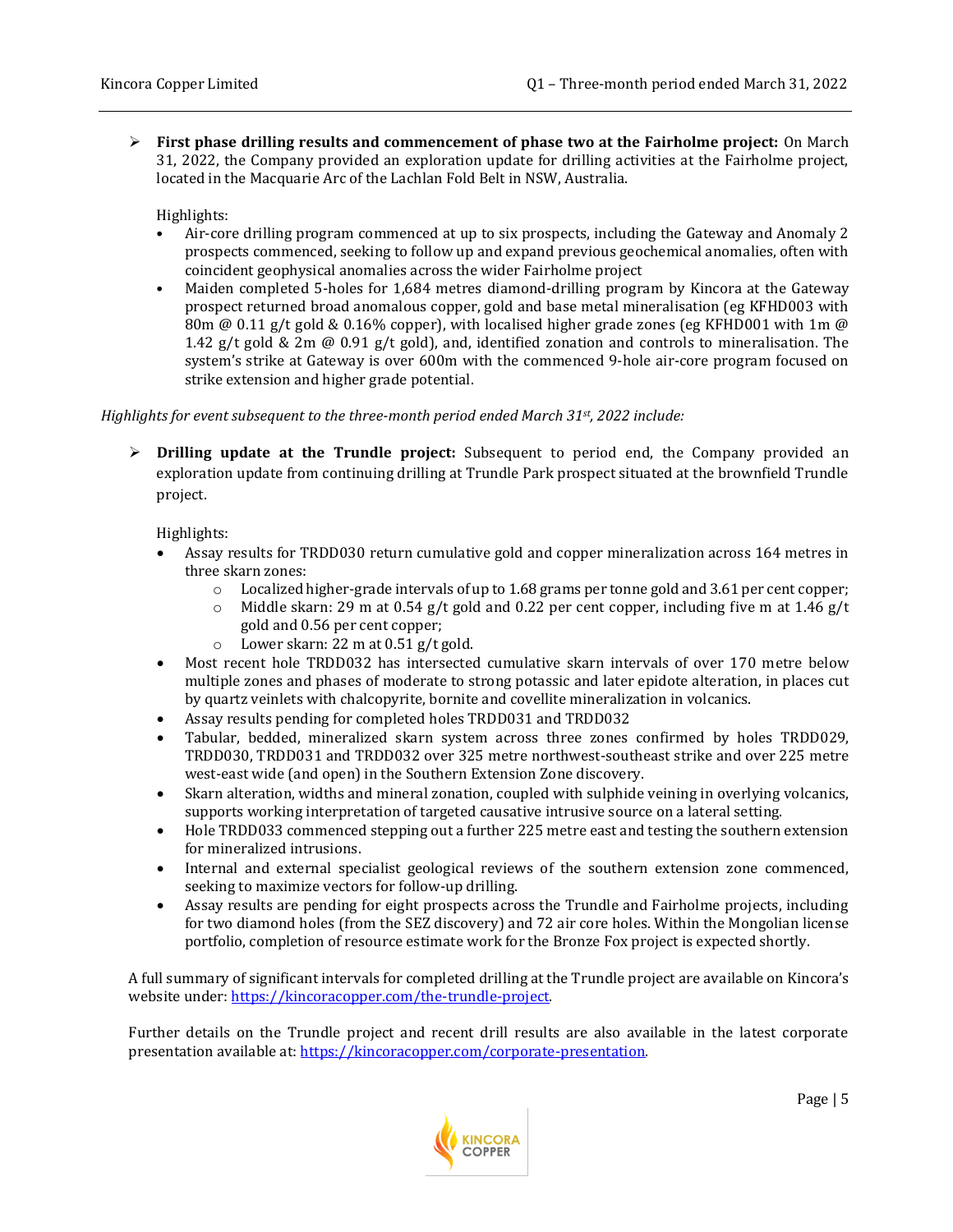#### *Qualified Person*

*The scientific and technical information was prepared in accordance with the standards of the Canadian Institute of Mining, Metallurgy and Petroleum and National Instrument 43-101 - Standards of Disclosure for Mineral Projects ("NI 43-101") and was reviewed, verified and compiled by Kincora's geological staff under the supervision of Paul Cromie (BSc Hons. M.Sc. Economic Geology, PhD, member of the Australian Institute of Mining and Metallurgy and Society of Economic Geologists), Exploration Manager Australia, who is the Qualified Persons for the purpose of NI 43-101.*

#### *JORC Competent Person Statement*

*Information that relates to Exploration Results, Mineral Resources or Ore Reserves has been reviewed and approved by Mr. Paul Cromie, a Qualified Person under the definition established by JORC and have sufficient experience which is relevant to the style of mineralization and type of deposit under consideration and to the activity being undertaking to qualify as a Competent Person as defined in the 2012 Edition of the 'Australasian Code for Reporting of Exploration Results, Mineral Resources and Ore Reserves'.* 

*Paul Cromie (BSc Hons. M.Sc. Economic Geology, PhD, member of the Australian Institute of Mining and Metallurgy and Society of Economic Geologists), is Exploration Manager Australia for the Company. Mr. Paul Cromie consents to the inclusion in this report of the matters based on his information in the form and context in which it appears.*

*The review and verification process for the information disclosed herein for the Trundle project has included the receipt of all material exploration data, results and sampling procedures of previous operators and review of such information by Kincora's geological staff using standard verification procedures.*

#### **Results of Operations**

*Three-Month Period Ended March 31st, 2022*

The Company's loss for the three-month period ended March 31<sup>st</sup>, 2022 (the "*Current Period*") was \$608,000 or \$0.01 per share as compared with \$1,006,000 or \$0.01 per share for the three-month period ended March  $31st$ , 2021 (the "*Comparative Period*").

General and administrative expenses were \$398,000 lower in the Current Period at \$608,000 compared with \$1,006,000 in the Comparative Period. This difference was due to lower consultants (\$37,000 versus \$58,000), lower corporate administrative and office services (\$75,000 versus \$89,000), lower foreign exchange loss (\$13,000 versus \$38,000), lower insurance cost (\$27,000 versus \$115,000), lower legal and accounting (\$27,000 versus \$50,000), lower share-based compensation (\$185,000 versus \$402,000), and lower transfer agent and filing fees (\$37,000 versus \$62,000). These decreases were offset by higher investor relations (\$47,000 versus \$32,000).

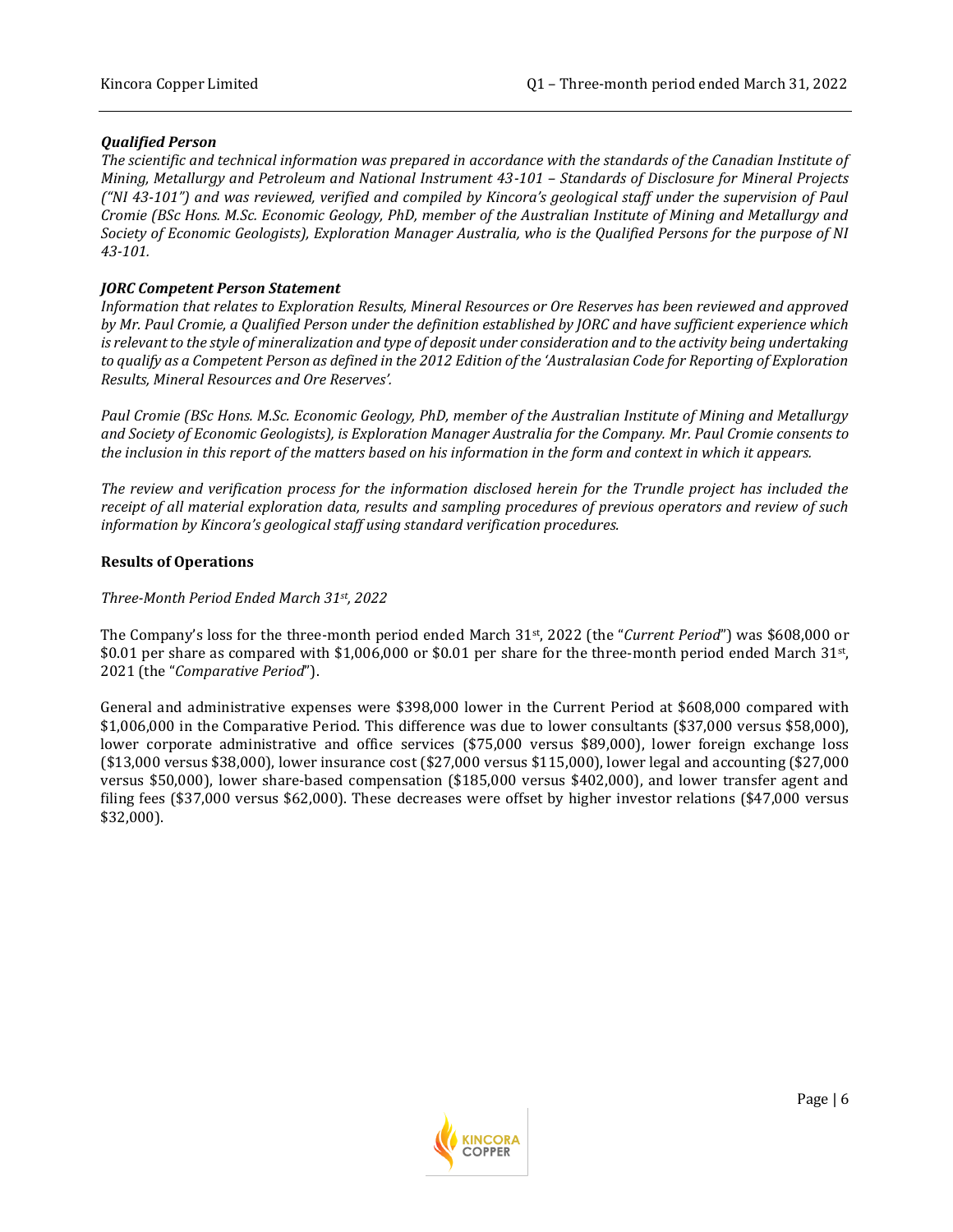#### **Summary of Quarterly Results –** *000's*

The table below presents selected financial data for the Company's eight most recently completed quarters, all prepared in accordance with IFRS.

| In thousand $$$                                           | March<br>31.2022<br>(3) | December<br>31.2021<br>(3) | September<br>30.2021<br>$($ \$ | June<br>30.2021<br>(\$) | March<br>31.2021<br>$($ \$) | December<br>31.2020<br>$($ \$) | September<br>30.2020<br>(3) | June<br>30, 2020<br>(3) |
|-----------------------------------------------------------|-------------------------|----------------------------|--------------------------------|-------------------------|-----------------------------|--------------------------------|-----------------------------|-------------------------|
| <b>Financial Results</b>                                  |                         |                            |                                |                         |                             |                                |                             |                         |
| Net loss for period                                       | (608)                   | (1, 185)                   | (424)                          | (19,966)                | (1,006)                     | (466)                          | (30, 261)                   | (1, 123)                |
| Basic and diluted loss per share                          | (0.01)                  | (0.01)                     | (0.00)                         | (0.17)                  | (0.01)                      | (0.01)                         | (0.17)                      | (0.01)                  |
| Exploration expenditures, net of<br>impairment (recovery) | 1,120                   | 1,352                      | 2,154                          | (17, 366)               | 883                         | 1,410                          | (28, 978)                   | (270)                   |
| <b>Financial Position</b>                                 |                         |                            |                                |                         |                             |                                |                             |                         |
| Cash and cash equivalents                                 | 3,348                   | 4,831                      | 6,736                          | 9,031                   | 12,360                      | 4,461                          | 6,021                       | 2,153                   |
| Exploration and evaluation assets                         | 11,777                  | 10,657                     | 9,305                          | 7,151                   | 24,517                      | 23,634                         | 22,224                      | 51,202                  |
| Total assets                                              | 15,710                  | 16,286                     | 16,693                         | 16,702                  | 37,294                      | 28,531                         | 28,663                      | 53,661                  |
| Shareholders' equity                                      | 15,303                  | 15,605                     | 15,999                         | 16,287                  | 36,419                      | 27,699                         | 28,146                      | 53,181                  |

#### **Liquidity and Capital Resources**

As of March 31st, 2022, the Company had \$3,348,000 in cash.

On March 26th, 2021, the ASX announced that the Company was admitted to the official list of ASX Limited with official quotation of the Company's CDI's to commence on March 30<sup>th</sup>, 2021, following the Company having raised  $$9,620,000$  (A $$10,000,000$ ) in a heavily oversubscribed offering pursuant to its prospectus dated March 1<sup>st</sup>, 2021, by the issue of 50,000,000 shares (settled on the ASX in the form of CDIs). In connection with the offering, the Company paid share issuance costs of \$526,404 and accrued an obligation to issue 10,000,000 brokers' options as of March 31st, 2022. Each option is exercisable at \$0.29 (A\$0.30) per share for a period of three years. The fair value of the options was determined to be \$1,700,078.

The Company does not have any positive cash flow from operations due to the fact that it is an exploration stage company; therefore, financing activities have been the sole source of funds and continued efforts to reduce noncore expenditure. Given volatility in equity markets, global uncertainty in economic conditions, the novel coronavirus (COVID-19) pandemic, cost pressures and results of exploration activities, management constantly reviews expenditures and exploration programs and equity markets.

As at March 31st , 2022, the Company had an accumulated deficit of \$185,022,000 working capital of \$3,253,000 and a cash balance of \$3,348,000, and a net loss for the three-month period ended March 31st, 2022 of \$608,000.

During the three-month period ended March  $31st$ , 2022, the Company had cash of \$400,000 used in operating activities, \$Nil provided from financing activity, and \$1,116,000 used in investing activities which was mainly used for the acquisition of equipment and expenditures for the exploration and evaluation assets. The Company's cash position is highly dependent on the ability to raise cash through financings and the expenditures on its exploration programs. As results of exploration programs are determined and other opportunities become available to the Company, management may complete an external financing as required.

At present, the Company's operations do not generate positive cash inflows and its financial success is dependent on management's ability to discover economically viable mineral deposits. The mineral exploration process can take many years and is subject to factors that are beyond the Company's control. In order to finance the Company's

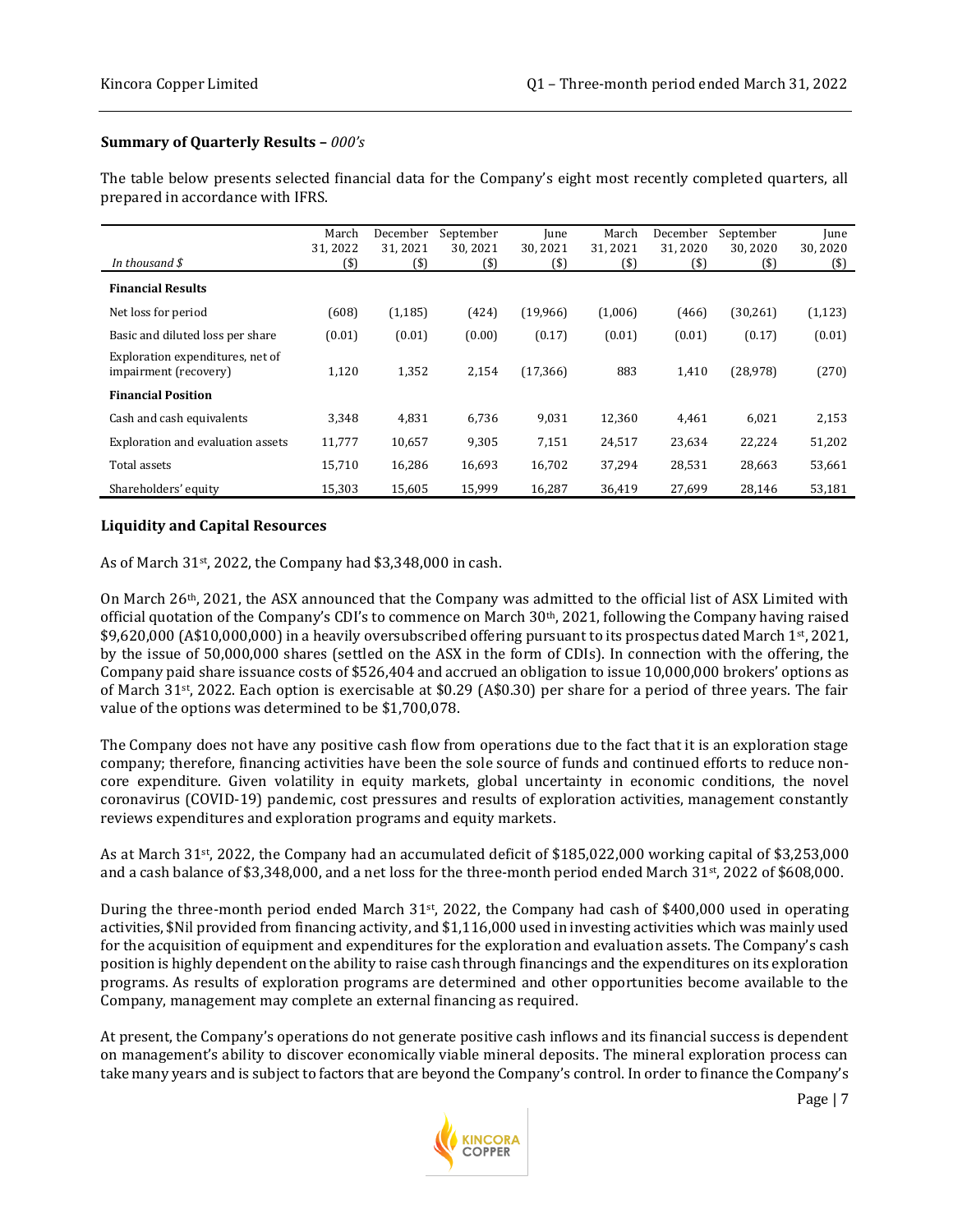future exploration programs and to cover administrative and overhead expenses, the Company has raised money through equity sales, and in the future could raise money from optioning its exploration and evaluation assets.

Many factors influence the Company's ability to raise funds, including the health of the resource market, the climate for mineral exploration investment, the Company's track record, and the experience and caliber of its management, corporate activity and exploration results. Actual funding requirements may vary from those planned due to a number of factors, including the progress of exploration activities and industry conditions. Management believes it will be able to raise equity capital as required in the long term, but recognizes that there will be risks involved which may be beyond its control.

#### **Related Party Transactions**

The Company incurred the following amounts for related party services:

- a) During the three-month period ended March 31, 2022, the Company incurred \$18,450 (2021 \$18,450) to a company with an officer in common for management and accounting services.
- b) During the three-month period ended March 31, 2022, the Company incurred \$75,000 (2021 \$75,000) to an officer and a company with an officer in common for management services.
- c) During the three-month period ended March 31, 2022, the Company incurred director's fees of \$78,500 (2021 - \$78,500) to current directors.
- d) During the three-month period ended March 31, 2022, the Company incurred consulting fees of \$5,000 (2021 - \$5,000) to a director of the Company.
- e) At March 31, 2022, the Company owed \$466,585 (December 31, 2021 \$498,474) in accrued directors' fees and management and accounting fees in accounts payable and obligation to issue shares.
- f) During the three-month period ended March 31, 2021, the Company issued 926,739 common shares to settle \$252,001 payables owing to officers and directors of the Company. No shares were issued to settle payables owing to officers and directors of the Company during the three-month period ended March 31, 2022.

*Compensation of key management personnel*

| In thousand $\oint$                                          |  | <b>March 31, 2022</b> | March 31, 2021 |
|--------------------------------------------------------------|--|-----------------------|----------------|
| Management, chairman, directors, and audit committee fees \$ |  | 177                   | 177            |
| Share-based payments*                                        |  | 171                   | 331            |
|                                                              |  | 348                   | 508            |

*\* The estimated fair value of the stock options vested during the comparative period was determined using the Black-Scholes Option Pricing Model.*

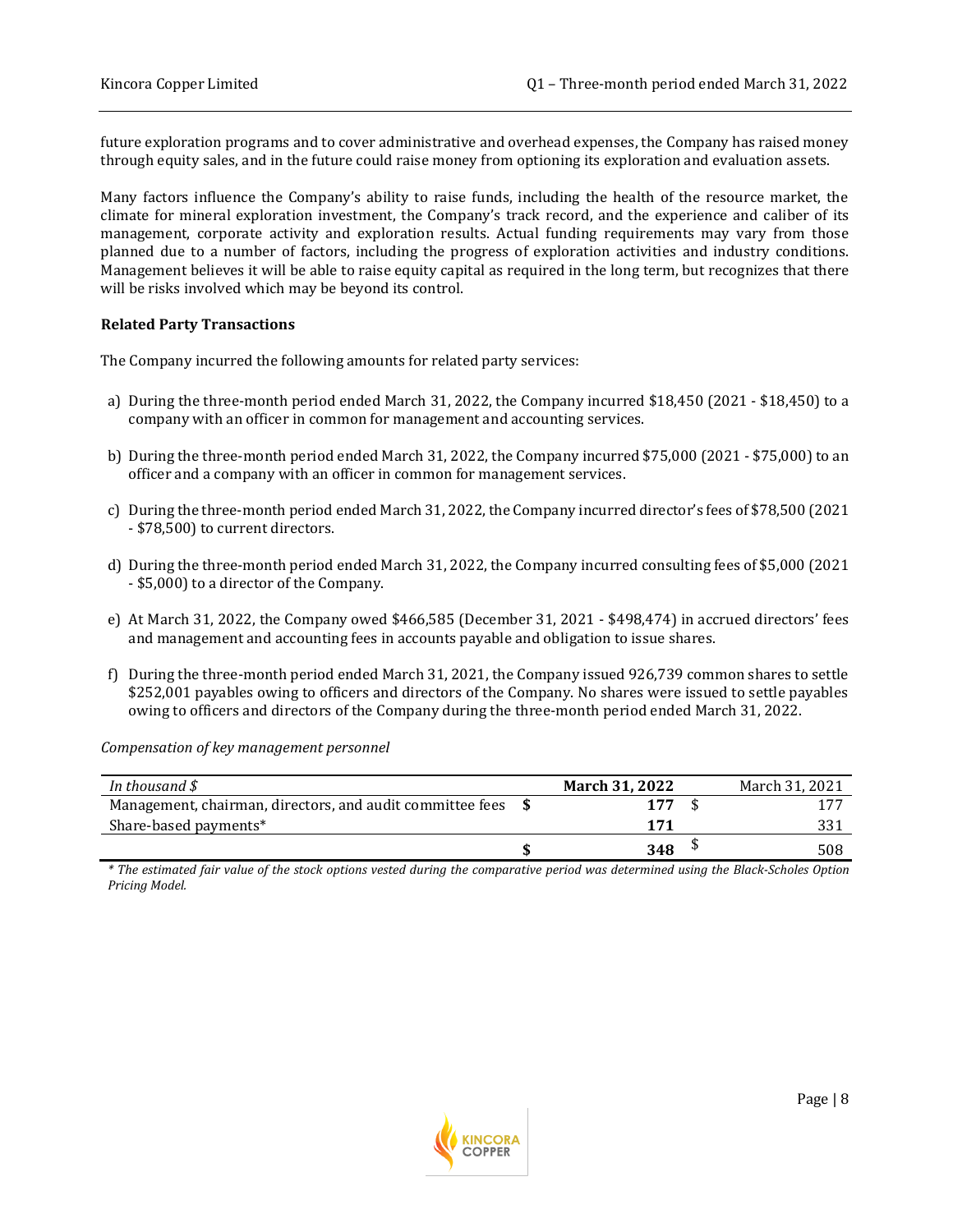#### **Share Capital Information**

The table below presents the Company's common share data as of March 31, 2022.

|                                                                                    | Price $(\$)$ | Expiry date            | Number of common<br>shares |
|------------------------------------------------------------------------------------|--------------|------------------------|----------------------------|
| Common shares, issued and outstanding<br>Securities convertible into common shares |              |                        | 120,712,026                |
| Warrants                                                                           | \$0.750      | <b>August 26, 2022</b> | 17,763,962                 |
| Stock options                                                                      | various      | various                | 11,671,090                 |
| Performance rights                                                                 |              | <b>Various</b>         | 5,520,449                  |
|                                                                                    |              |                        | 155,667,527                |

The Company consolidated its capital on the basis of three existing shares for one new share effective January 8, 2021. All shares figures and references have been retroactively adjusted to reflect the share consolidation and are disclosed prior to the Company's ASX offering under the prospectus dated March  $1$ <sup>st</sup>, 2021.

As of May 13, 2022, the Company has an obligation to issue 10,000,000 stock options as share issuance cost for successfully completed initial public offering on the ASX on March 26<sup>th</sup>, 2021.

#### **Contingencies**

In the course of its business activities the Company has from time to time, been the subject of civil claims by third parties, including former employees that could give rise to a liability to pay compensation or damages. In addition, the Company may receive notices from regulatory and other governmental agencies responsible for the administration of regulations impacting on the Company's business affairs, in relation to the imposition or intended imposition of penalties, assessments and other orders that could potentially have an adverse effect or negatively impact on the Company's business and financial condition. Based upon historic experience with the management of such claims, assessment and regulatory actions, the Company does not anticipate that the outcome of those claims, assessments and regulatory actions, will have a materially adverse effect on the Company's business or financial condition.

During the year ended December 31, 2021, the Company's Mongolian subsidiary, Golden Grouse IBEX LLC ("GGI"), has received a tax act for 2.7 billion tugriks (MNT), approximately \$950,000 (U.S.), from the Mongolian Tax Authority ("MTA"). The 2021 tax assessment comprises four items, of which the Company strongly refutes the merit of three including the very vast majority of the liability sought relating to the 2016 merger with IBEX (the agreed liability owed is 16.2 million MNT or approximately \$5,700 (U.S.)).

The 2016 IBEX merger required a tax assessment, which followed an audit of the IBEX entity's prior-year periods and the on-shore and off-shore agreements to the merger (IBEX and parent entities). The 2016 tax assessment was a condition precedent to close the merger with any adverse liability enabling both counterparties to walk away from the merger. In the company's view, supported by three independent external legal opinions, the 2021 tax assessment's retrospective liability is not in line with the 2016 tax assessment and Mongolian law, and there is no basis for a different determination.

Shortly after the IBEX merger closed, in mid-2017, a tax audit commenced on the merged entity to validate that the merger transaction completed as it was presented to the Mongolian authorities in 2016. This review has only completed in the fourth quarter of 2020, with a fourth audit review team, including a team member from the original 2016 review, delivering the 2021 tax assessment. A statute of limitation for the MTA to review and retrospectively enable a contradictory tax act expired on February 10<sup>th</sup>, 2021.

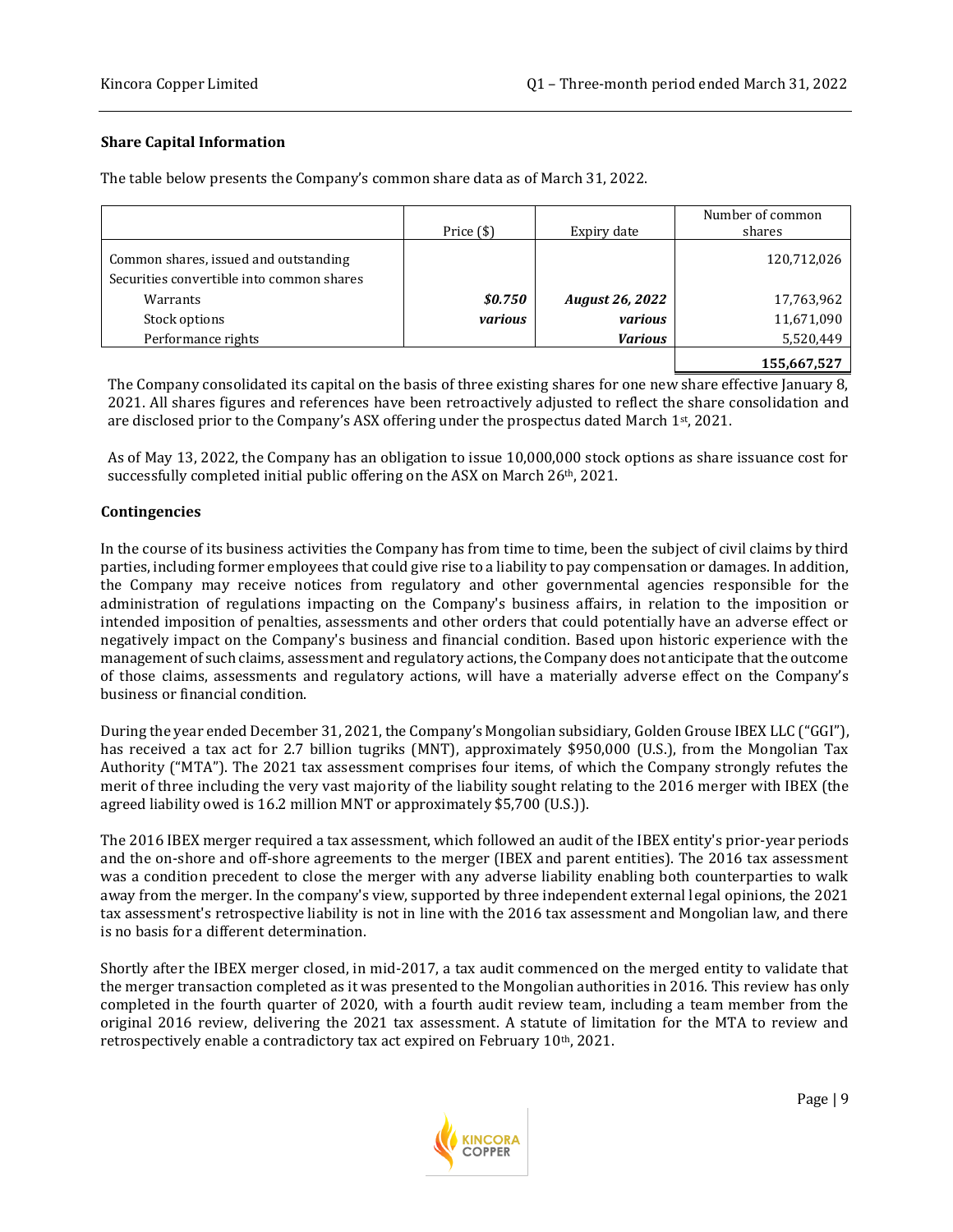The exploration licenses included in the IBEX merger, and the core focus of the 2021 tax assessment, have been thoroughly explored, and subsequently all have been properly relinquished back to the State. The basis of the tax liability sought is referenced to the historical invested capital of the IBEX entity counterparty to the 2016 merger, all of which has since been written off.

The Company is pursuing its defence of the 2016 tax ruling and objection to the 2021 tax act via the Mongolian administrative courts. Subsequent to the 2021 tax assessment Kincora has executed a definitive agreement with RMM that provides significant upside to exploration, project generation and development successes in Mongolia without near to medium term funding obligations.

#### **Capital Management**

The Company's objectives when managing capital are to safeguard the Company's ability to continue as a going concern in order to pursue the development of its mineral properties and to maintain a flexible capital structure for its projects for the benefit of its stakeholders. As the Company is in the exploration stage, its principal source of funds is from the issuance of common shares.

In the management of capital, the Company includes the components of shareholders' equity.

The Company manages the capital structure and makes adjustments to it in light of changes in economic conditions and the risk characteristics of the underlying assets. To maintain or adjust the capital structure, the Company may attempt to issue new shares, enter into joint venture property arrangements, acquire or dispose of assets or adjust the amount of cash and cash equivalents and investments.

The Company's investment policy is to invest its cash in highly liquid short-term interest-bearing investments with maturities of three months or less from the original date of acquisition, selected with regards to the expected timing of expenditures from continuing operations.

The Company is uncertain as to whether its current capital resources will be sufficient to carry its exploration plans and operations through its current operating period and, accordingly, management is reviewing the timing and scope of current exploration plans and is also pursuing other financing alternatives to fund the Company's operations.

#### **Off-Balance Sheet Arrangements**

The Company has no off-balance sheet arrangements.

### **New Accounting Standards Adopted**

IFRS 16 "*Leases*"

The Company adopted IFRS 16 which sets out the principles for recognition, measurement, presentation, and disclosure of leases including guidance for both parties to a contract, the lessee and the lessor. The new standard eliminates the classification of leases as either operating or finance leases as is required by IAS 17 and instead introduces a single lessee accounting model. The adoption did not result in any impact on the financial statements as the Company did not have any lease during the periods presented.

As at the commencement date of a lease, the Company recognizes a lease liability and an asset representing the right to use the underlying asset during the lease term (i.e. the "right-of-use" asset) unless the underlying asset has a low value or the lease term is twelve months or less, which are expensed in the period incurred. At this date, the right-of-use asset is measured at cost, which includes the initial amount of the lease liability, adjusted for any lease payments made at or before the commencement date, any initial direct costs incurred and also includes an

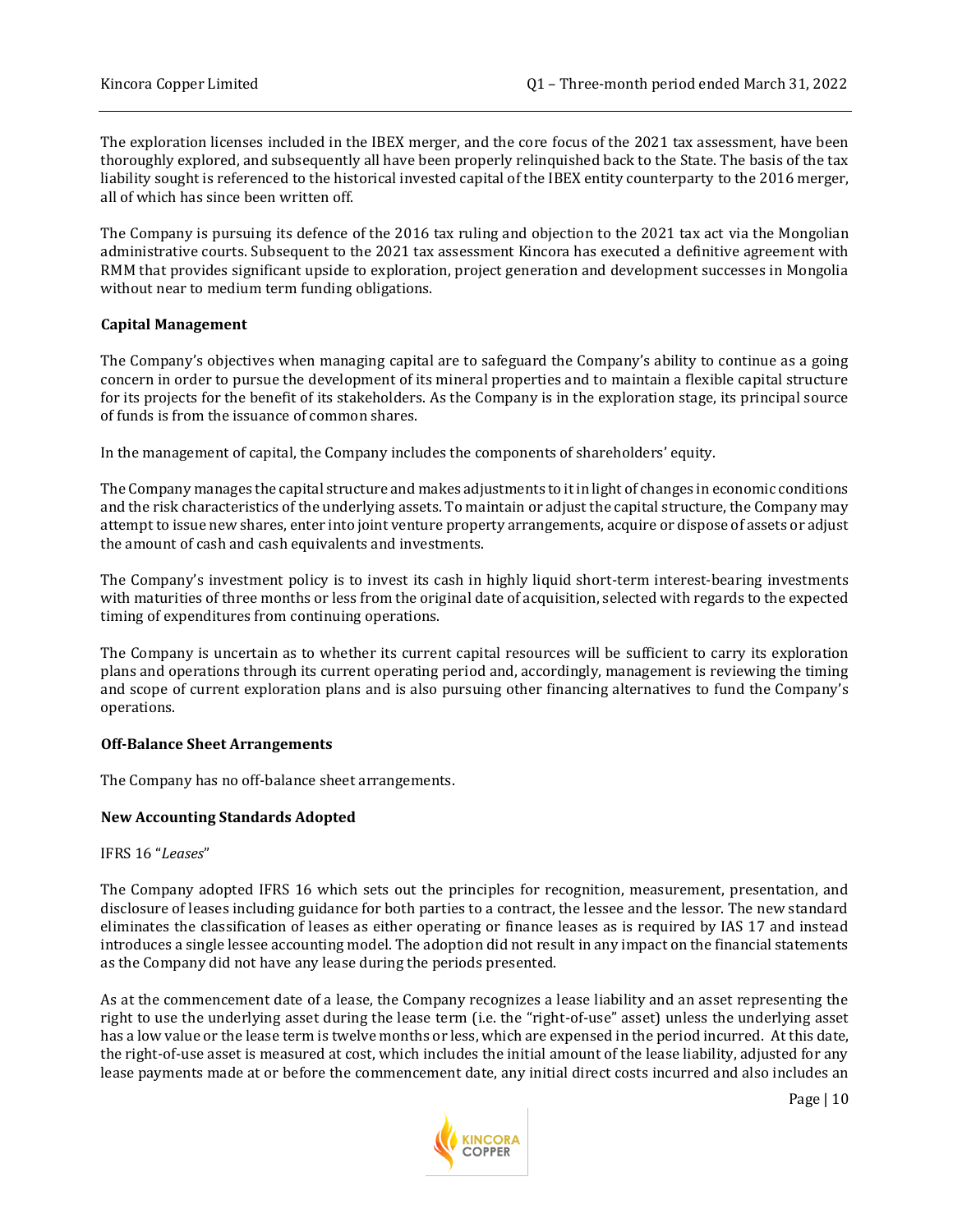estimate of costs to be incurred by the lessee in dismantling and removing the underlying asset. The right-of-use asset is then depreciated using the straight-line method from the lease commencement date to the earlier of the end of the lease term or the end of the useful life of the asset. The right-of-use asset may also be reduced for any impairment losses, if any.

At the lease commencement date, the lease liability is measured at the present value of the future lease payments that are not paid at the commencement date, discounted using the interest rate implicit in the lease, or, if that rate cannot be readily determined, the Company's incremental borrowing rate. Generally, the Company uses its incremental borrowing rate as the discount rate, which is the rate the Company would pay for similar assets at similar locations over a similar term. The lease liability is measured at amortized cost using the effective interest method.

#### **Management of Financial Risk**

The Company's financial instruments are exposed to certain financial risks. The risk exposures and the impact on the Company's financial instruments are summarized below:

#### *Interest Rate Risk*

The Company has non-material exposure at March 31, 2022 to interest rate risk through its financial instruments.

#### *Currency Risk*

The Company's operations are focused on Australia and Mongolia, where many exploration and administrative expenses are incurred in the Australian Dollar, Mongolian Tugrik and the US Dollar. The Company's ability to advance funds to Mongolia is subject to changes in the valuation of the Tugrik and the US dollar as well as rules and regulations of the Mongolian government. Fluctuations in the value of the Australian Dollar, Tugrik and the US dollar may have positive and/or adverse effect on the operations and operating costs of the Company. Management seeks to limit foreign current risk, primarily seeking to retain funds in Canada and Australia wiring funds as and when needed to foreign subsidiaries to meet operating expenditures, and believes this risk to be minimal.

#### *Credit Risk*

The Company's primary exposure to credit risk is on its cash held in bank accounts. The majority of cash is deposited in bank accounts held with major banks in Canada and Australia, with more limited funds held in Mongolia. As most of the Company's cash is held by three banks there is a concentration of credit risk. This risk is managed by using major banks that are high credit quality financial institutions as determined by rating agencies.

Receivables consist of goods and services and the harmonized sales tax due from the Government of Canada. Management believes that the credit risk concentration with respect to receivables is remote.

The Company's investment policy is to invest its cash in highly liquid short-term interest-bearing investments with maturities of three months or less from the original date of acquisition, selected with regards to the expected timing of expenditures from continuing operations. Management believes its credit risk to be minimal.

#### *Liquidity Risk*

The Company attempts to manage liquidity risk by maintaining sufficient cash and cash equivalent balances. Liquidity requirements are managed based on expected cash flows to ensure that there is sufficient capital in order to meet short-term obligations.

As at March 31, 2022, the Company had a cash balance of \$3,348,000 (December 31, 2021 - \$4,831,000) to settle current liabilities of \$407,000 (December 31, 2021 - \$681,000). On March 19, 2021, Company raised \$9,620,000 (A\$10,000,000) through an initial public offering ahead of commencement of trading and dual listing on the ASX.

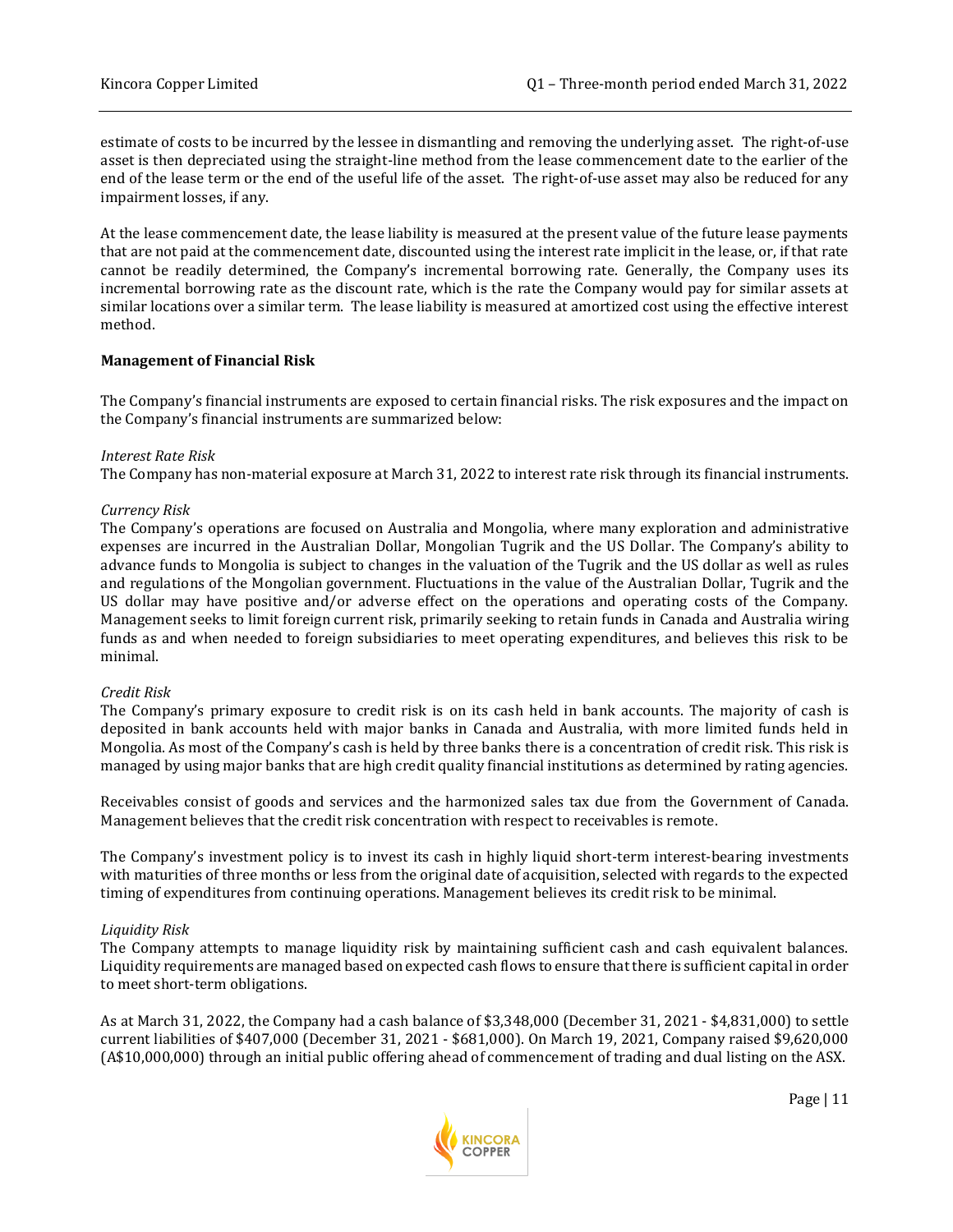#### *Fraud Risk*

Fraud risk is the vulnerability that the Company faces from entities capable of intentional misconduct because of pressure, opportunity and rationalization. Fraud risk comes from sources both internal and external to the Company. The Company closely monitors its operations to determine the appropriate course of action to be taken.

#### *Commodity Price Risk*

The Company's ability to raise capital to fund exploration or development activities is subject to risks associated with fluctuations in the market prices of copper and gold. The Company closely monitors commodity prices to determine the appropriate course of action to be taken.

#### **Critical Accounting Estimates**

The preparation of interim condensed consolidated financial statements requires the Company to select from possible alternative accounting principles, and to make estimates and assumptions that determine the reported amounts of assets and liabilities at the statement of financial position date and reported costs and expenditures during the reporting period. Estimates and assumptions may be revised as new information is obtained, and are subject to change. The Company's accounting policies and estimates used in the preparation of the consolidated financial statements are considered appropriate in the circumstances, but are subject to judgments and uncertainties inherent in the financial reporting process.

Property acquisition costs and related direct exploration costs may be deferred until the properties are placed into production, sold, abandoned, or written down, where appropriate. The Company's accounting policy is to capitalize exploration costs, which policy it believes to be consistent with IFRS and applicable guidelines for exploration stage companies. The policy is consistent with other junior exploration companies that have not established mineral reserves objectively. An alternative policy would be to expense these costs until sufficient work has been done to determine that there is a probability a mineral reserve can be established; or alternatively, to expense such costs until a mineral reserve has been objectively established. Management is of the view that its current policy is appropriate for the Company at this time. Based on annual impairment reviews made by management, or earlier if circumstances warrant, in the event that the long-term expectation is that the net carrying amount of these capitalized exploration costs will not be recovered, then the carrying amount is written down accordingly and the write-down charged to operations. A write-down may be warranted in situations where a property is to be sold or abandoned; or exploration activity ceases on a property due to unsatisfactory results or insufficient available funding.

#### **Risks and Uncertainties**

The Company is engaged in the business of acquiring, exploring and developing mineral properties with the expectation of locating economic deposits of minerals. All of the properties are without proven copper/gold deposits and there is no assurance that the Company's exploration programs will result in proven copper/gold deposits, nor can there be any assurance that economic deposits can be commercially mined. As a consequence, any forward-looking information is subject to known and unknown risks and uncertainties.

Confirmation or otherwise of our more advanced geological models, advancement of earlier stage project pipeline and exploration success is expected to materially impact the value of the Company. The ability of the Company to systematically advance its district scale project pipeline from a technical perspective is a fundamental value driver, upside and downside, to the Company and its valuation. The ability of the Company to commercially advance and effect its exploration strategy is also a fundamental value driver.

The Company will be required to negotiate access arrangements and pay compensation to landowners, local authorities, transitional land users, the NSW Government and others who may have an interest in the area covered by a tenement/license. The Company's ability to resolve access and compensation issues may have an impact on the future success and financial performance of the Company's operations.

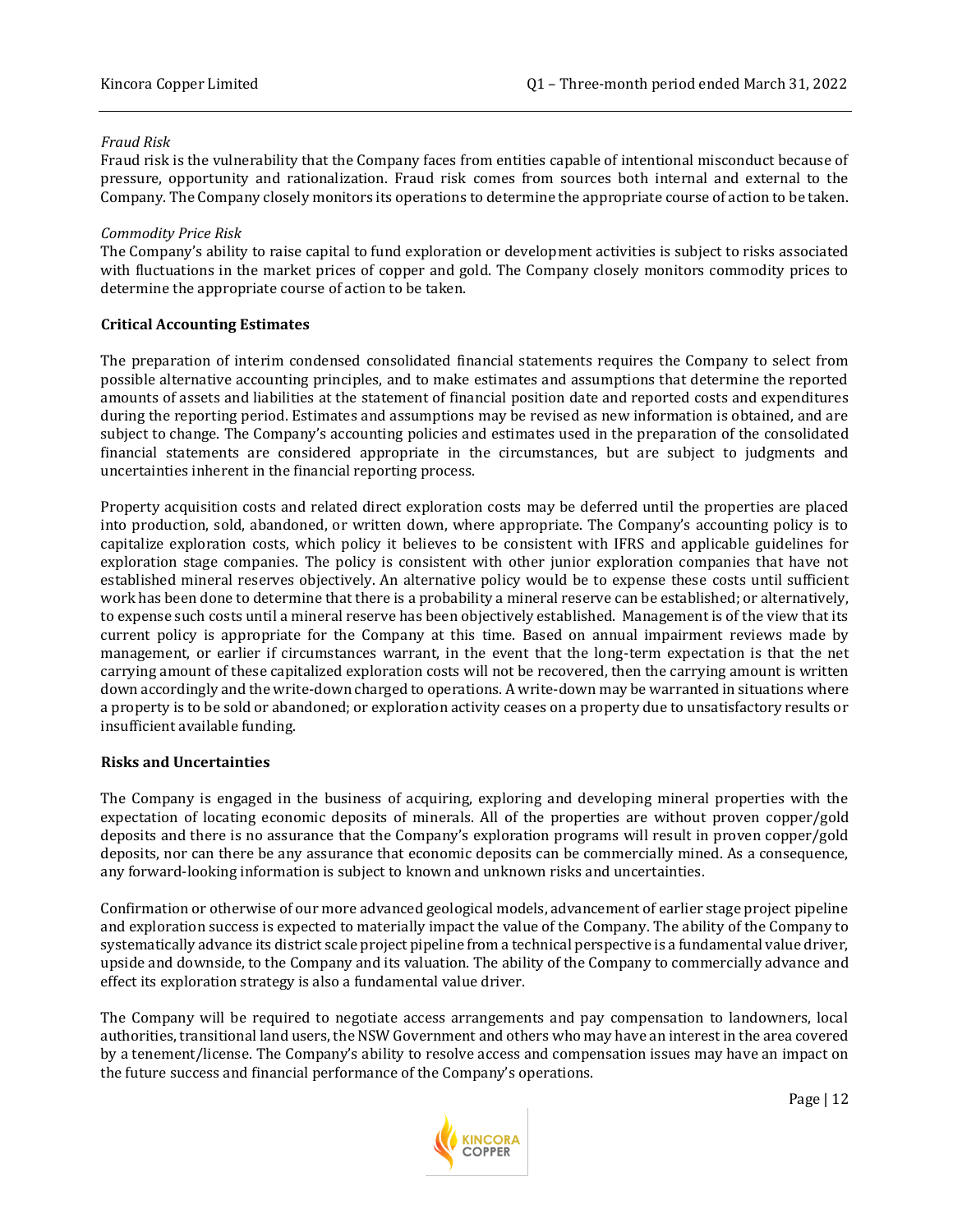The Company continues to closely monitor the development of the novel coronavirus (COVID-19), and its spread globally and within Australia. Early preventative measures were taken and a formal COVID-19 safety and management plan was implemented to modify how contractors and the Company conduct business and implement best practice recommendations and policies. Health and safety considerations, and appropriate risk assessments, continue to dictate various project generation functions, exploration and marketing activities.

The responsibility of overseeing the day-to-day operations and the strategic management of the Company depends substantially on senior management, the exploration team and contractors, who are an integral part of the business. Should there be resignations, there may be difficulties in recruiting similar high-quality personnel and overall team balance. There can be no assurance given that there will be no negative impact on the Company if one or more of these key team members cease their employment.

The Company's core focus is its relatively recent entry into NSW and the NSW project pipeline, with previous projects and subsidiaries viewed as non-core. The Company has announced a binding term sheet for its Mongolian assets with Resilience Mining Mongolia ("RMM") and notice of a Mongolian tax claim from the Mongolian Tax Authority ("MTA") relating to one of its subsidiaries. These non-core assets may have certain ongoing contractual obligations and operations, which have inherent business risk and potential legacy risks. The Company has been listed since 1983, operating in emerging and frontier markets such as Brazil and then Mongolia.

The material changes to known and unknown risks and uncertainties during the three-month period ended March 31st, 2022 have been noted in these accounts.

#### **Additional Disclosure for Venture Issuers without Significant Revenue**

Additional disclosure concerning Kincora's general and administrative expenses and exploration and evaluation costs is provided in the Company's consolidated statement of loss and note disclosures contained in its condensed interim condensed consolidated financial statements for the three-month period ended March 31, 2022. These statements are available on Kincora's website at [www.kincoracopper.com](http://www.kincoracopper.com/) or on its SEDAR Page Site accessed through [www.sedar.com](http://www.sedar.com/) or the Australian Securities Exchange ("ASX") at https://www2.asx.com.au.

#### **Dividends**

Kincora has no earnings or dividend record and is unlikely to pay any dividends in the foreseeable future as it intends to employ available funds for mineral exploration and development. Any future determination to pay dividends will be at the discretion of the board of directors and will depend on Kincora's financial condition, results of operations, capital requirements and such other factors as the board of directors deem relevant.

#### **Management's Responsibility for Consolidated Financial Statements**

The information provided in this report, including the consolidated financial statements, is the responsibility of management. In the preparation of these statements, estimates are sometimes necessary to make a determination of future values for certain assets or liabilities. Management believes such estimates have been based on careful judgments and have been properly reflected in the accompanying consolidated financial statements.

In contrast to the certificate required under National Instrument 52-109 Certificate of Disclosure in Issuers' Annual and Interim Filings ("NI 52-109"), the Venture Issuer Basic Certificate does not include representations relating to the establishment and maintenance of disclosure controls and procedures ("DC&P") and internal control over financial reporting ("ICFR"), as defined in NI 52-109, in particular, the certifying officers filing this certificate are not making any representations relating to the establishment and maintenance of:

i. controls and other procedures designed to provide reasonable assurance that information required to be disclosed by the Company in its annual filings, interim filings or other reports filed or submitted under

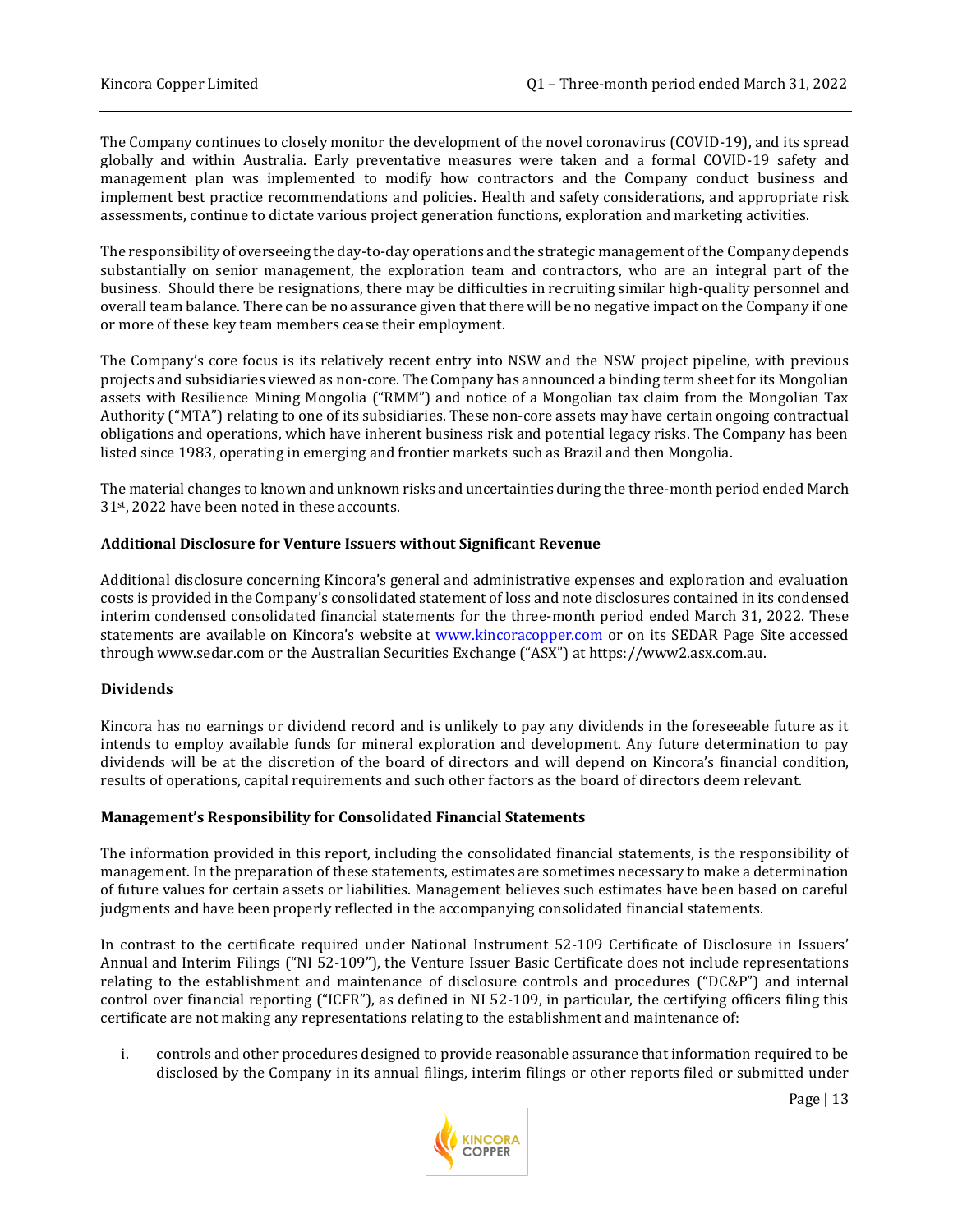securities legislation is recorded, processed, summarized and reported within the time periods specified in securities legislation; and

ii. a process to provide reasonable assurance regarding the reliability of financial reporting and the preparation of consolidated financial statements for external purposes in accordance with the Company's IFRS.

The issuer's certifying officers are responsible for ensuring that processes are in place to provide them with sufficient knowledge to support the representations they are making in this certificate. Investors should be aware that inherent limitations on the ability of certifying officers of a venture issuer to design and implement on a cost effective basis DC&P and ICFR as defined in NI 52-109 may result in additional risks to the quality, reliability, transparency and timeliness of interim and annual filings and other reports provided under securities legislation.

#### **Nature of the Securities**

The purchase of the Company's securities involves a high degree of risk and should be undertaken only by investors whose financial resources are sufficient to enable them to assume such risks. The Company's securities should not be purchased by persons who cannot afford the possibility of the loss of their entire investment. Furthermore, an investment in the Company's securities should not constitute a major portion of an investor's portfolio.

#### **Proposed Transactions**

At the present time, there are no proposed transactions that are required to be disclosed that are not disclosed elsewhere.

### **Approval**

The Board of Directors oversees management's responsibility for financial reporting and internal control systems through an Audit Committee. This Committee meets periodically with management and annually with the independent auditors to review the scope and results of the annual audit and to review the consolidated financial statements and related financial reporting and internal control matters before the consolidated financial statements are approved by the Board of Directors and submitted to the shareholders of the Company. The Board of Directors of the Company has approved the consolidated financial statements and the disclosure contained in this MD&A. A copy of this MD&A will be provided to anyone who requests it.

### **This announcement has been authorized for release by the Board of Kincora Copper Limited** (ARBN 645 457 763)

Vancouver, BC V6C 3N6, Canada Level 4, 100 Albert Road Tel: 1.604.283.1722 South Melbourne, Victoria 3205 Fax: 1.888.241.5996 **Email**: enquiries@kincoracopper.com

#### **Executive office Canada Subsidiary office Australia**

400 – 837 West Hastings Street Vista Australia (formerly Leydin Freyer Corp Pty Ltd)